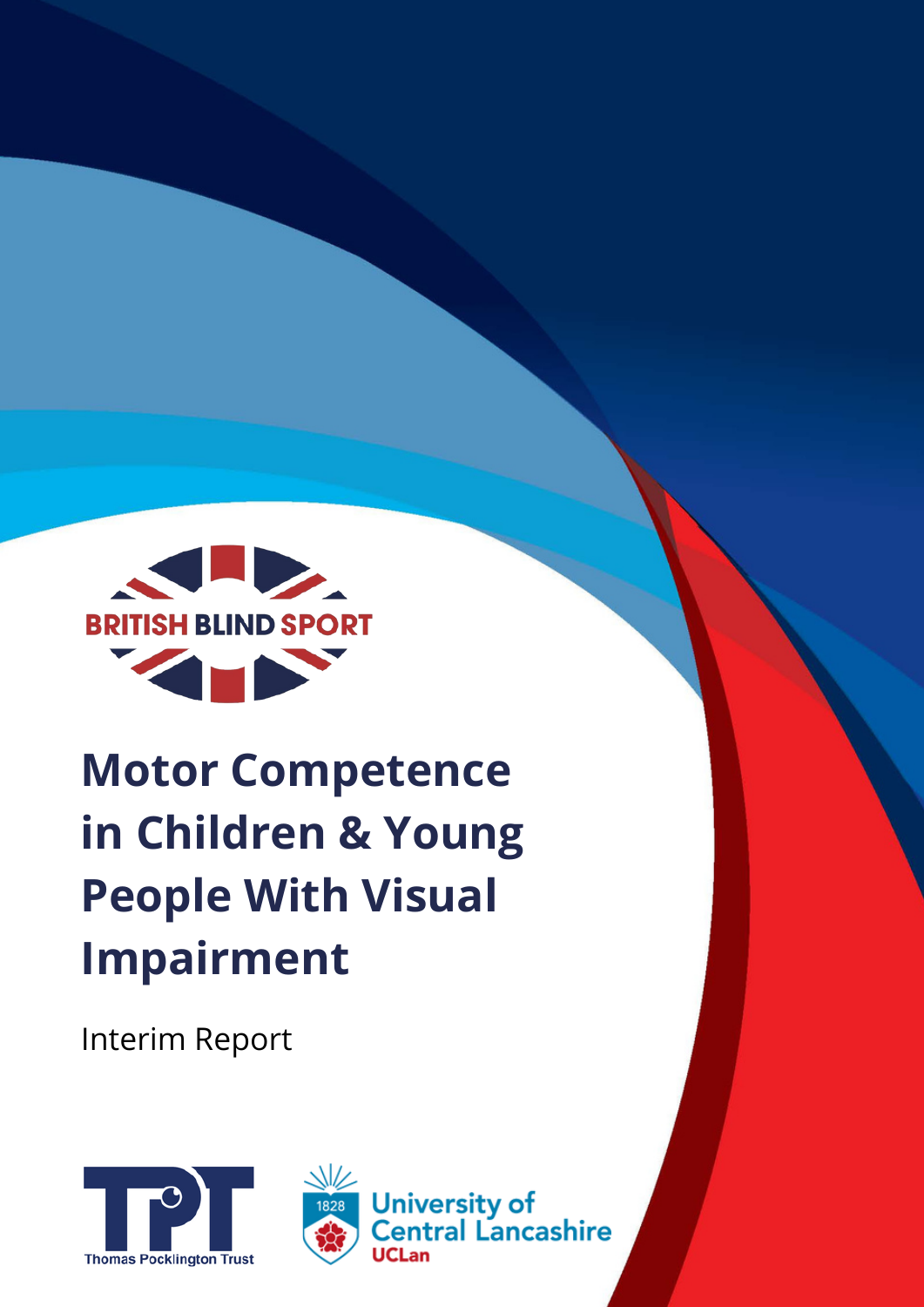# <span id="page-1-0"></span>**Executive Summary**

The exploration of motor competence in children and young people with visual impairment was an independent study that utilised multiple methods, including quantitative and qualitative data in the form of motor competence testing, questionnaires, and interviews. Participants included children and young people with visual impairments, their parents/carers, and a range of key stakeholders. 61 children and young people and 28 parents participated in an online survey; Due to the Covid-19 pandemic, motor competence testing has been suspended until it is safe to resume face-to-face research contact; five families participated in a family-based interview; and six industry professionals from key stakeholder organisations participated in one-to-one interviews. Data were gathered from a geographically diverse sample across England.

Data collected offer a unique insight into the scale and complexity of understanding how to best develop motor competence amongst CYP-VI aged 4-8 years old in order to support their engagement in sport and physical activity across the lifespan. As an interim report, we offer findings with a caveat that our analyses might alter as additional data are collected and enable us to undertake further analyses and report additional, potentially more meaningful, findings and results in due course.

### <span id="page-1-1"></span>*Headline findings*

- Physical activity energy expenditure (*i.e.* time spent engaging in physical activity) was found to be a significant predictor of wellbeing and social desirability subscales of psycho-social wellbeing.
- CYP-VI reported spending 91% of their free-time involved in sedentary activity.
- Quantitative data indicated that physical education lessons are where most (n=48) CYP-VI reported being most physically active.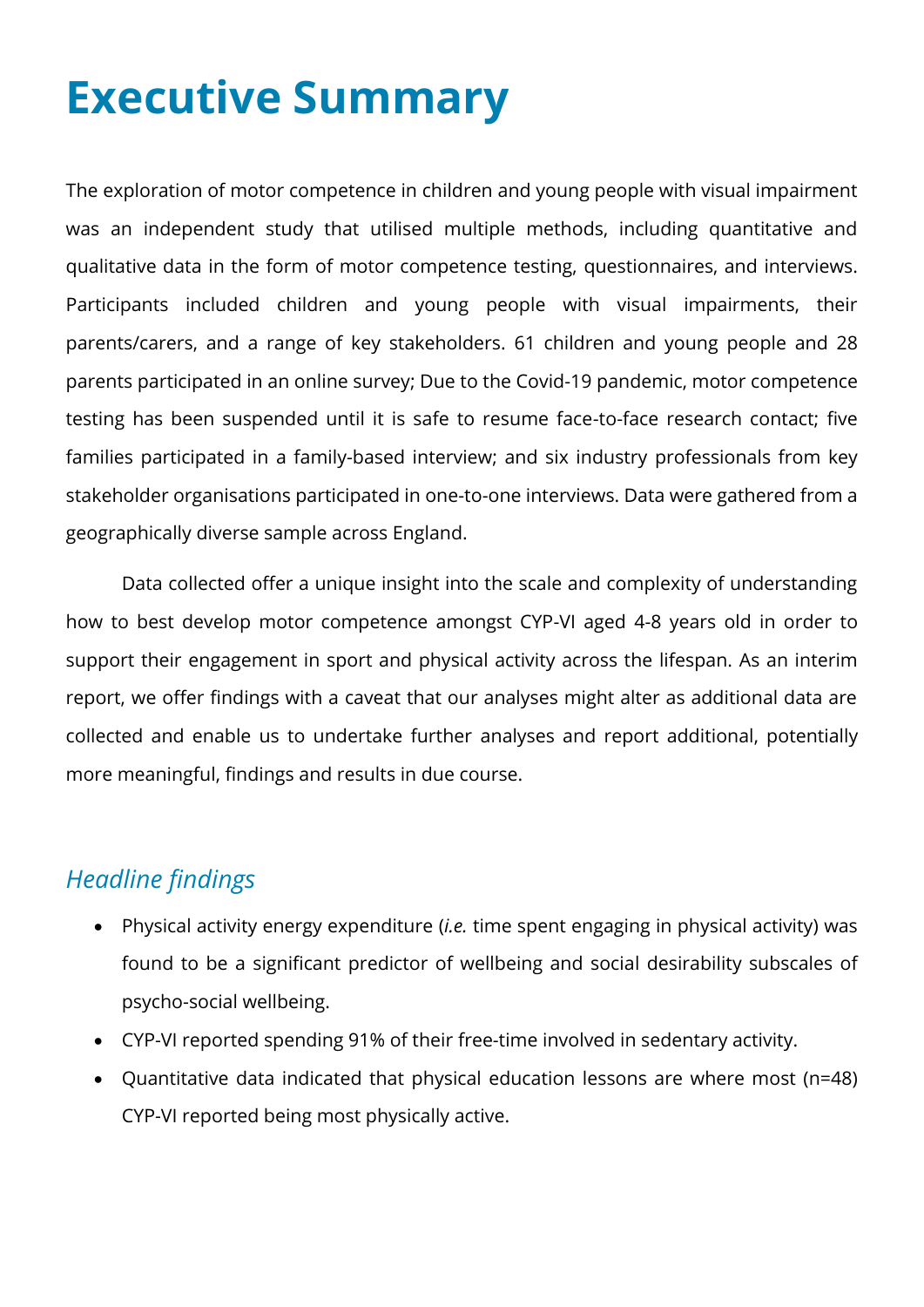- Qualitative data suggest that education settings offer the best environment for engaging and supporting CYP-VI to become more physically active through meaningful participation in physical education lessons.
- Qualitative data suggested schools as the most critical sites for motor competence development.
	- o Key Stage 1 appeared to be less of a concern for engagement in PE lessons amongst families and industry professionals.
	- o Families and industry professionals indicated that Key Stages 2, 3 and 4 were where engagement in PE lessons was more concerning for CYP-VI.
- Indices of Multiple Deprivation were not found to be a significant predictor of psychosocial wellbeing or physical activity energy expenditure amongst 4-8-year-old CYP-VI.
- Qualitative data showed that parents exhibit positive attitudes toward CYP-VI participating in sport and physical activity.

### <span id="page-2-0"></span>*Recommendations*

- British Blind Sport should support and advocate for the development of an inclusive PE curriculum for Key Stages 1 and 2 that ensures all children are able to access PE and develop the necessary motor competence skills.
- British Blind Sport should position itself as an industry leader in the development of motor development in CYP-VI, building on the First Steps programme and this body of research.
- British Blind Sport should purposefully engage with a national sports body to develop CYP-VI specific training and development opportunities for sports coaches and PE teachers.
- Working with sports education partners, e.g. Youth Sport Trust, British Blind Sport should lead the way in understanding the issues and opportunities associated with PE from Key Stage 2 onwards.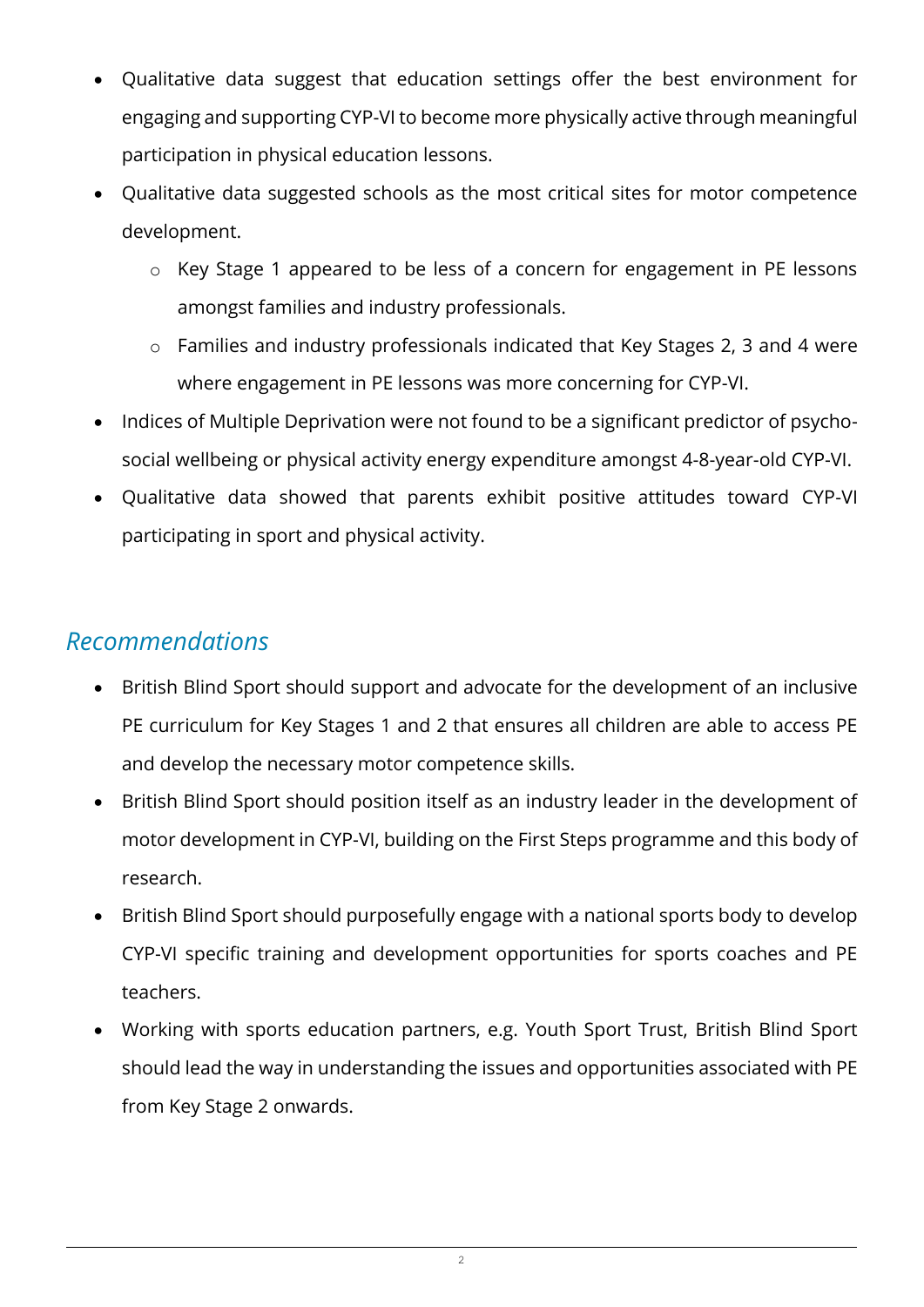- British Blind Sport should be seen as the industry leader for educational support and resources to inform parents and practitioners around the importance of sport and physical activity participation amongst CYP-VI and across the lifespan.
- Future research in this area should seek to adopt longitudinal designs using repeat measures with the same samples. There are not currently enough high-quality studies of this nature to support evidence-based decision making or fully understand the complex relationship between engagement in sport and physical activity, motor competence development, and psycho-social wellbeing.
- That any future interventions are not only evidence-based but have other keystakeholder involvement (i.e., parents, family, and CYP-VI) that enables a collaborative, co-created process that empowers CYP-VI and the families to advocate for accessible sport and physical activity across multiple contexts.
- Any possible interventions concerned with motor development in CYP-VI should happen as early as possible (i.e., nursery, reception).
- Additional research and evidence is required to understand what families and industry professionals consider to be 'good' or 'best' practice in physical education for CYP-VI and how this can be developed into intervention programmes or resources.
- Awareness of opportunities up-to-date details of local, accessible and inclusive sports clubs with details about age-specific provision (both mainstream and VI-specific).
- Research underpinned by a social relational understanding of disability which acknowledges the potential for restrictions of activity to result from a complex combination of impairment effects and socially imposed barriers.
- That government should be petitioned to maintain investment in sport and physical activity through school transitions (i.e., primary school key stages; primary to secondary transition; secondary to further; further to higher/work; independent living) to fully support CYP-VI engagement in sport & physical activity.

3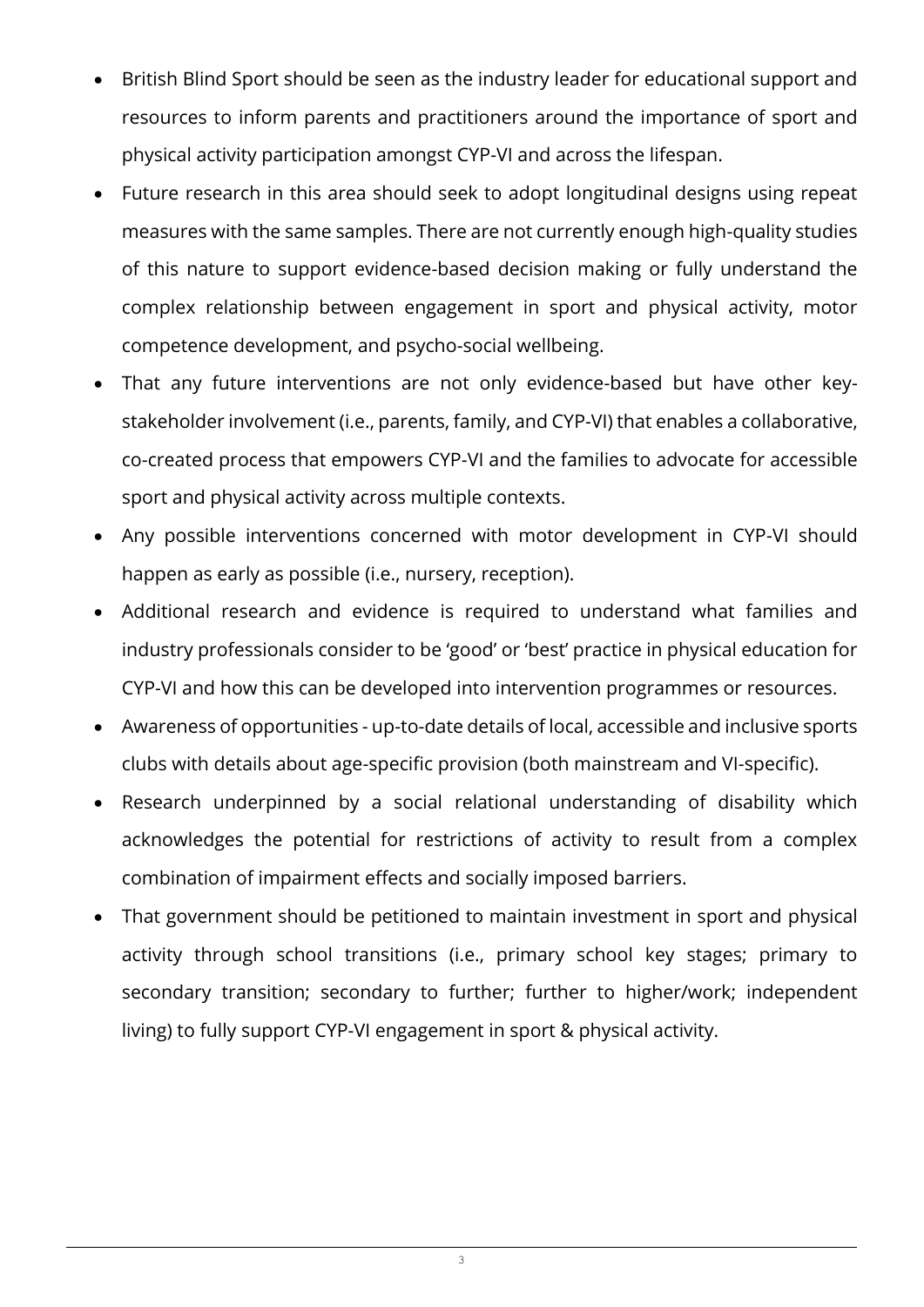# <span id="page-4-0"></span>**Contents**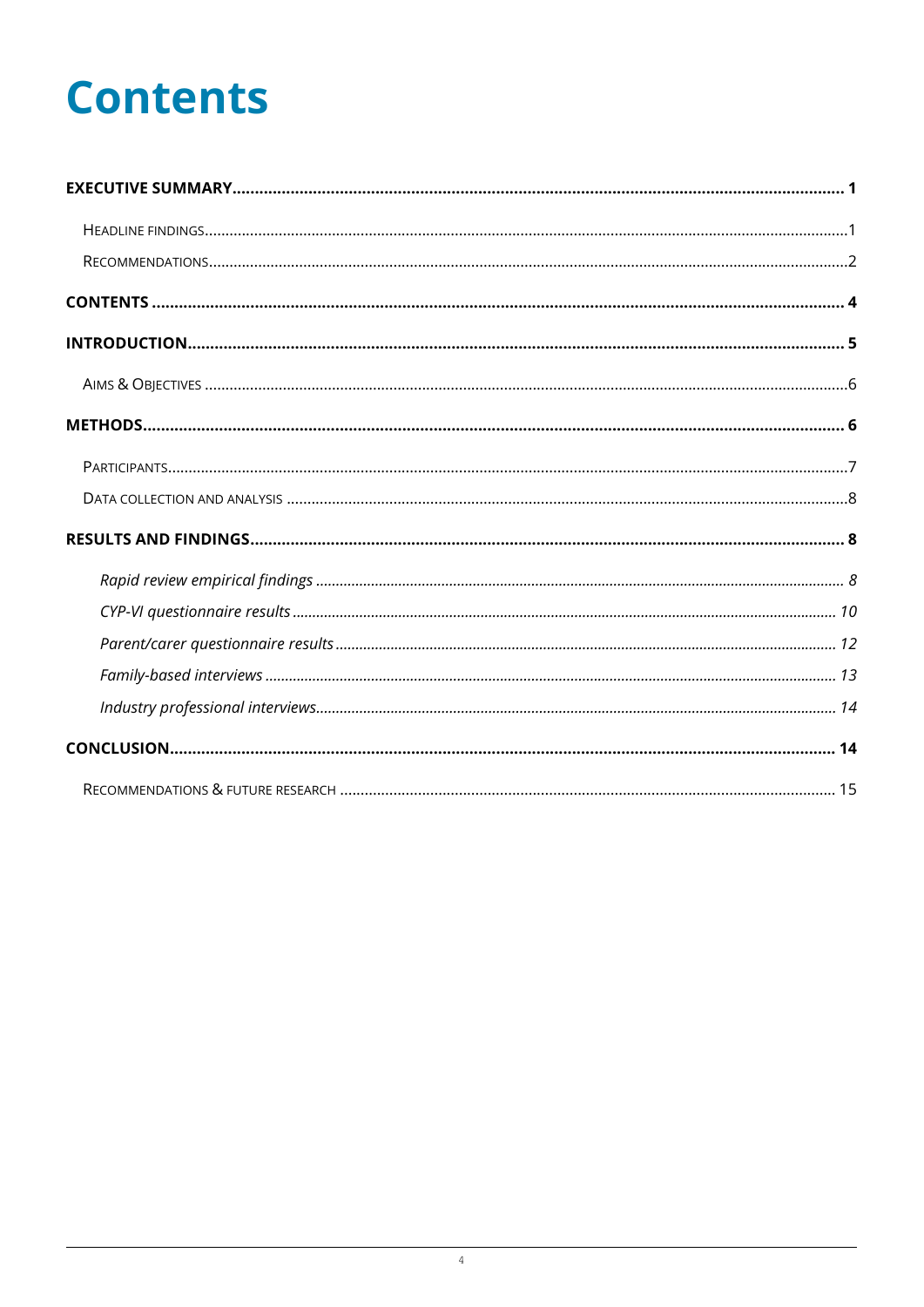## <span id="page-5-0"></span>**Introduction**

There are over 25,000 children age 0-16 years old with sight loss in the United Kingdom (RNIB, 2018). This includes children who are severely sight impaired, and sight impaired. However, visual impairment does not affect the ability of children to be physically active (Lieberman, 2011; Lieberman & Runyan, 2016), yet recent studies suggest that children and young people with visual impairments (CYP-VI) do not meet recommended daily physical activity thresholds and are less likely to be as physically active as their sighted peers (Augestad & Jiang, 2015; Hagele & Porretta, 2015). Due to low levels of physical activity participation, CYP-VI are also exhibit poorer health-related fitness and are at increased risk of developing mental ill-health (Brunes Flanders & Augestad, 2015; Lieberman et al., 2010). Although CYP-VI often report experiencing physical activity as being 'fun' and 'enjoyable' coupled with building confidence in their abilities to be active (Ward et al., 2011), a number of barriers inhibit their physical activity engagement including a lack of physical activity opportunities, lack of encouragement from parents and trained individuals (i.e., PE teachers, coaches) (Stuart, Lieberman & Hand, 2006). There are, however, additional factors that must be taken into consideration including the roles that motor competence and perceived motor competence play in CYP-VI being physically active (Stodden et al., 2008).

Both motor competence and perceived motor competence are suggested to contribute to an individual's ability to perform tasks associated with physical activity (Haegle, 2019). Motor competence can be thought of as the proficiency of fundamental motor skills – the building blocks to more complex movements that are classified as being either 'object control' (e.g., throwing and kicking) or 'locomotor' (e.g., running and jumping). Studies suggest that motor competence has a symbiotic and dynamic relationship with physical activity engagement and is important in promoting physical activity across the lifespan, particularly amongst individuals with visual impairments (Houwen et al., 2015; Wagner, Haibach & Lieberman, 2013). Perceived motor competence is an individual's perception of their physical strength, movement capability, capacity for sport, and fitness level (Fox & Corbin 1989). Young children have been shown to demonstrate limited capacity to accurately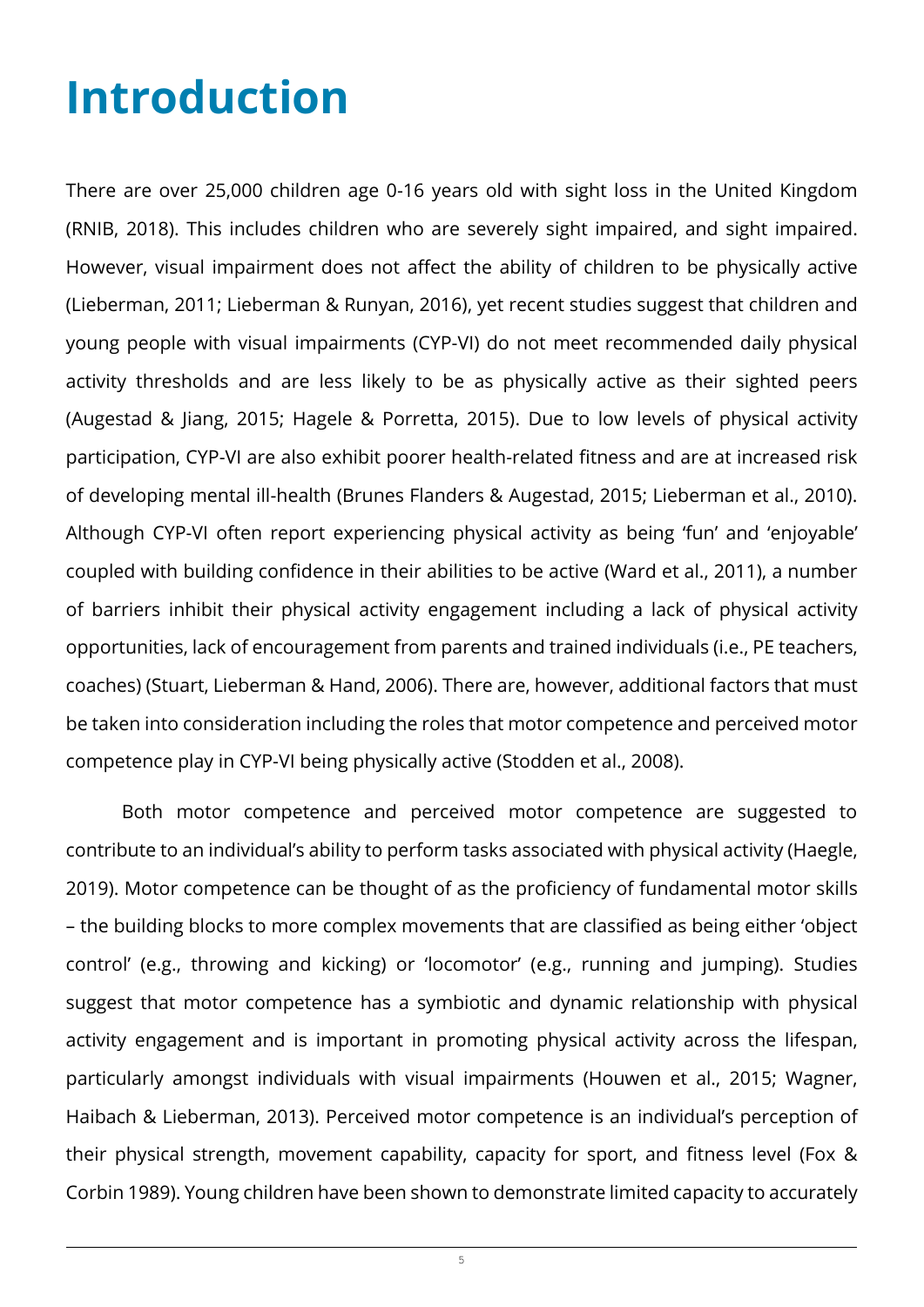perceive their motor competence and tend to overestimate their abilities. Thus, they remain willing to continue engaging in activities because their perception is that they are being successful (Brian, Haegele & Bostick, 2016). However, as children grow older their perceived motor competence becomes more closely related to the likelihood of them being physically active. Thus, poor perception of motor competence, or a belief that they are less motor competent than their peers, might lead to withdrawal from physical activities (Stodden et al., 2008). Recent studies have suggested that visually impaired youths demonstrate poor to very poor levels of motor competence (Brian, Haegele & Bostick, 2016; Brian, Haegele & Bostik, 2018), which might also impact their desire to be physically active.

### <span id="page-6-0"></span>*Aims & Objectives*

- To understand the possible gaps in physical development and motor competence in children with visual impairment.
- To understand the sport, physical activity, and active play choices and habits of children with visual impairment.
- To consider how participation in sport and physical activity affects the mental and social wellbeing of CYP-VI.

# <span id="page-6-1"></span>**Methods**

This project adopted a multiple method approach. This meant that the project team utilised a range of quantitative and qualitative data collection tools to try to best understand the complex and dynamic relationship between motor competence, physical activity engagement, and general wellbeing. All the sample targets outlined in the Tender were surpassed. The objectives of the project were translated into methods as outlined in the table below.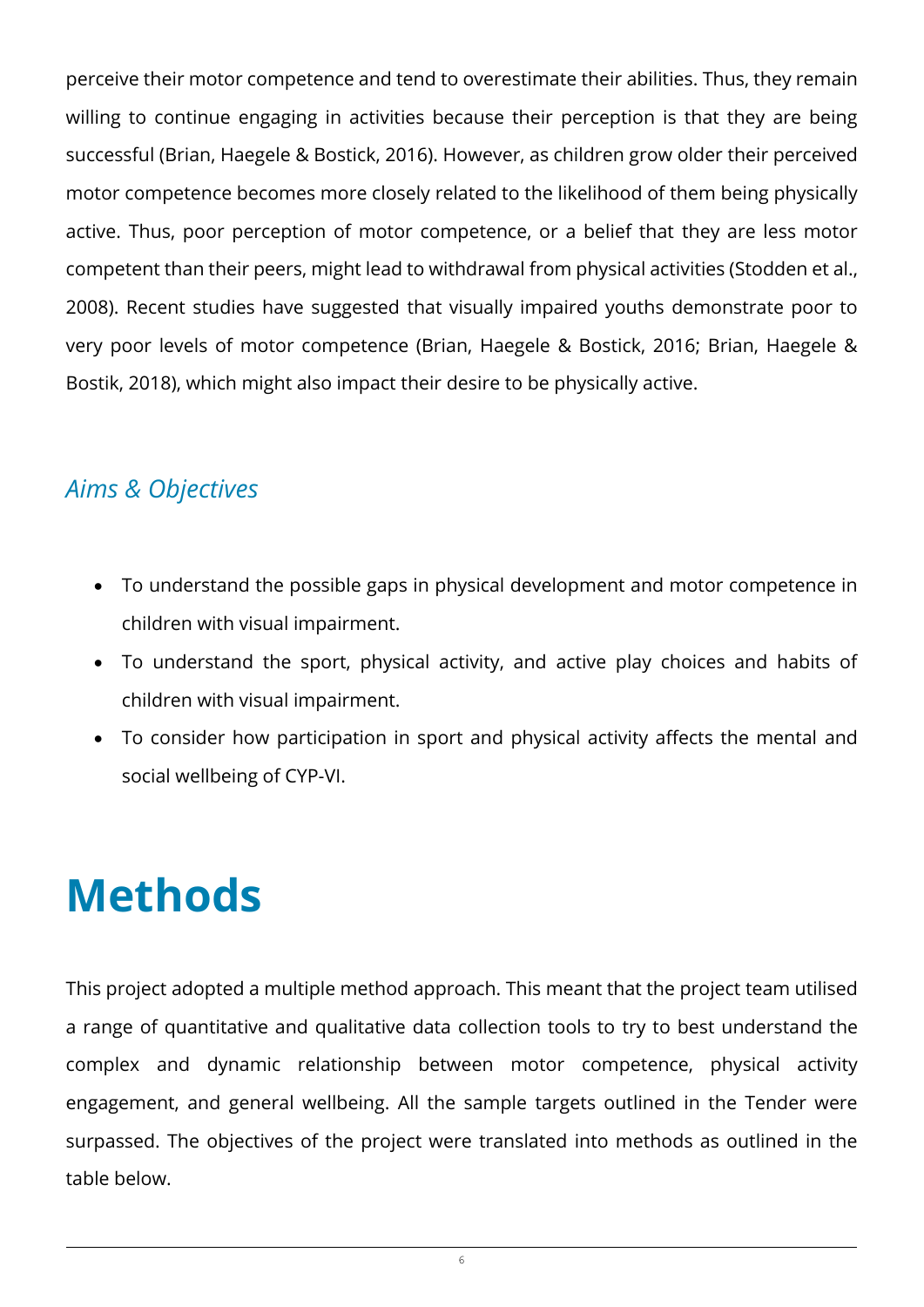#### *Table 1: Translating project objectives into research methods*

| <b>Objective</b>                                 | <b>Method</b>                    |  |
|--------------------------------------------------|----------------------------------|--|
| To identify and demonstrate the gaps in physical | Desk-based research              |  |
| development and motor competence in children     | Motor competence testing         |  |
| with visual impairment.                          | CYP-VI questionnaire             |  |
|                                                  | Parent/carer questionnaire       |  |
|                                                  |                                  |  |
| To understand the sport, physical activity, and  | Desk-based research              |  |
| active play choices and habits of children with  | <b>CYP-VI Questionnaire</b>      |  |
| visual impairment.                               | Family-based interviews          |  |
|                                                  | Industry professional interviews |  |
|                                                  |                                  |  |
| To consider how participation in sport and       | Desk-based research              |  |
| physical activity affects the mental and social  | CYP-VI questionnaire             |  |
| wellbeing of CYP-VI.                             | Family-based interviews          |  |
|                                                  | Industry professional interviews |  |

### <span id="page-7-0"></span>*Participants*

The breadth of the objectives and scope of this project required the engagement of a range of participant groups, including CYP-VI; parents/carers and immediate family of CYP-VI; industry professionals with responsibility for CYP-VI services in their organisation. The desired sample sizes and actual recruitment numbers for the project are presented below in [Table 2.](#page-7-1)

<span id="page-7-1"></span>*Table 2: Desired and actual number of participants recruited*

| <b>Data collection method</b> | Sample     | <b>Desired</b> | <b>Actual</b> |
|-------------------------------|------------|----------------|---------------|
|                               | population | sample         | sample        |
| Motor competence testing      | CYPP-VI    | 30             | TBC           |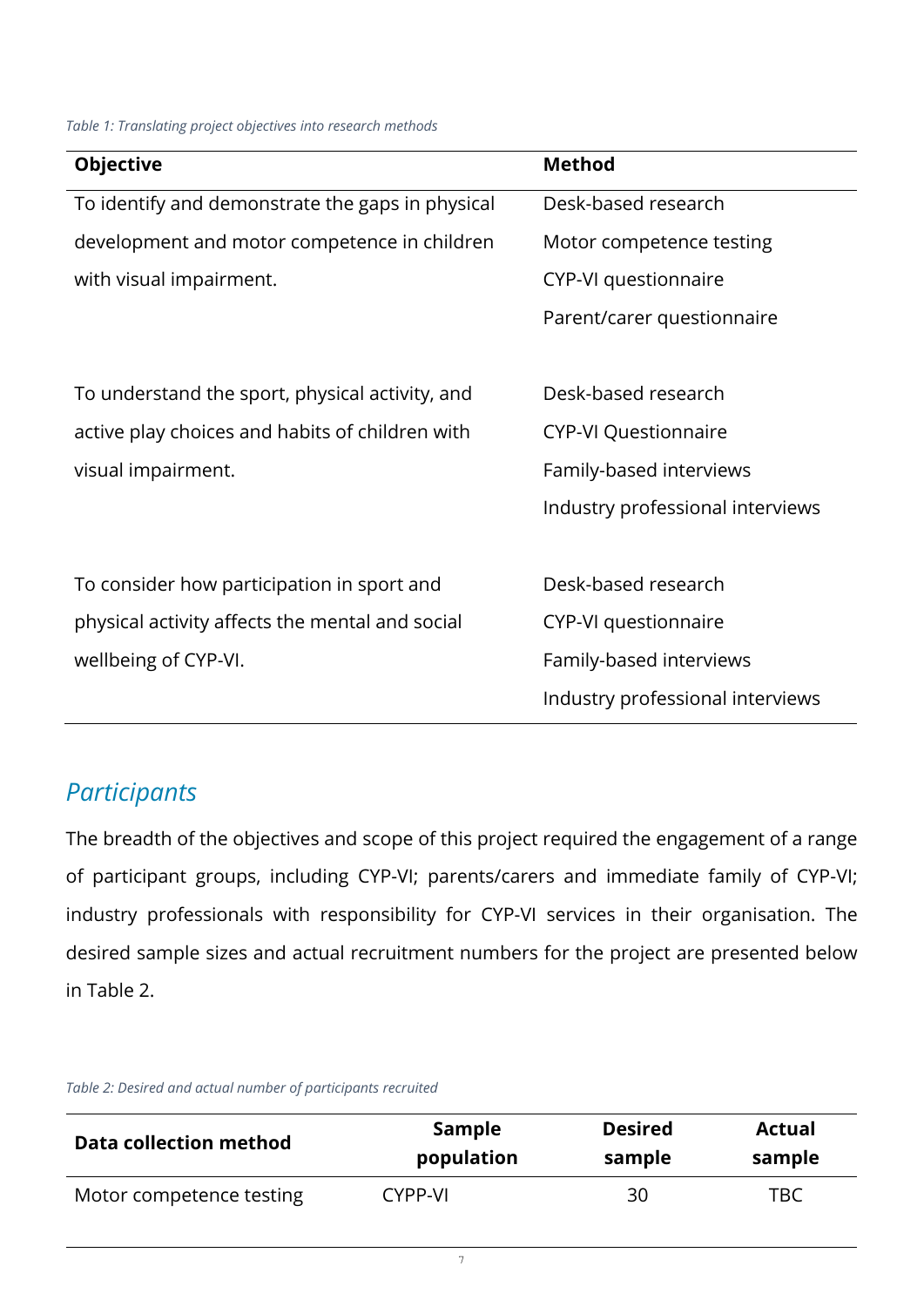| <b>CYP-VI Questionnaire</b>      | CYP-VI                                       | 45 | 61 |
|----------------------------------|----------------------------------------------|----|----|
| Parent/Carer Questionnaire       | Parents/carers                               | 15 | 28 |
| Family-based interviews          | CYP-VI<br>Parents/carers<br>Immediate family | 5  | 5  |
| Industry professional interviews | Industry<br>professionals                    | 5  | 6  |

### <span id="page-8-0"></span>*Data collection and analysis*

Data collection incorporated four methods: 1) rapid evidence synthesis; 2) motor competence testing; 3) questionnaires; 4) interviews with three stakeholder groups. The methods were chosen to best answer the research objectives outlined above and to do so in a way that caused minimal inconvenience to study participants. Several work strands were identified that became the main foci of the research activity:

- Rapid evidence synthesis;
- CYP-VI motor competence testing;
	- o Partially sighted group;
	- o Severely sight impaired group;
- Family-based interviews;
- Industry professional interviews;
- CYP-VI questionnaire;
- Parent/carer questionnaire.

# <span id="page-8-1"></span>**Results and findings**

#### <span id="page-8-2"></span>Rapid review empirical findings

One systematic review was identified that addressed physical activity interventions for children and youth with VI (Furtado et al., 2015). The authors reported generally low-quality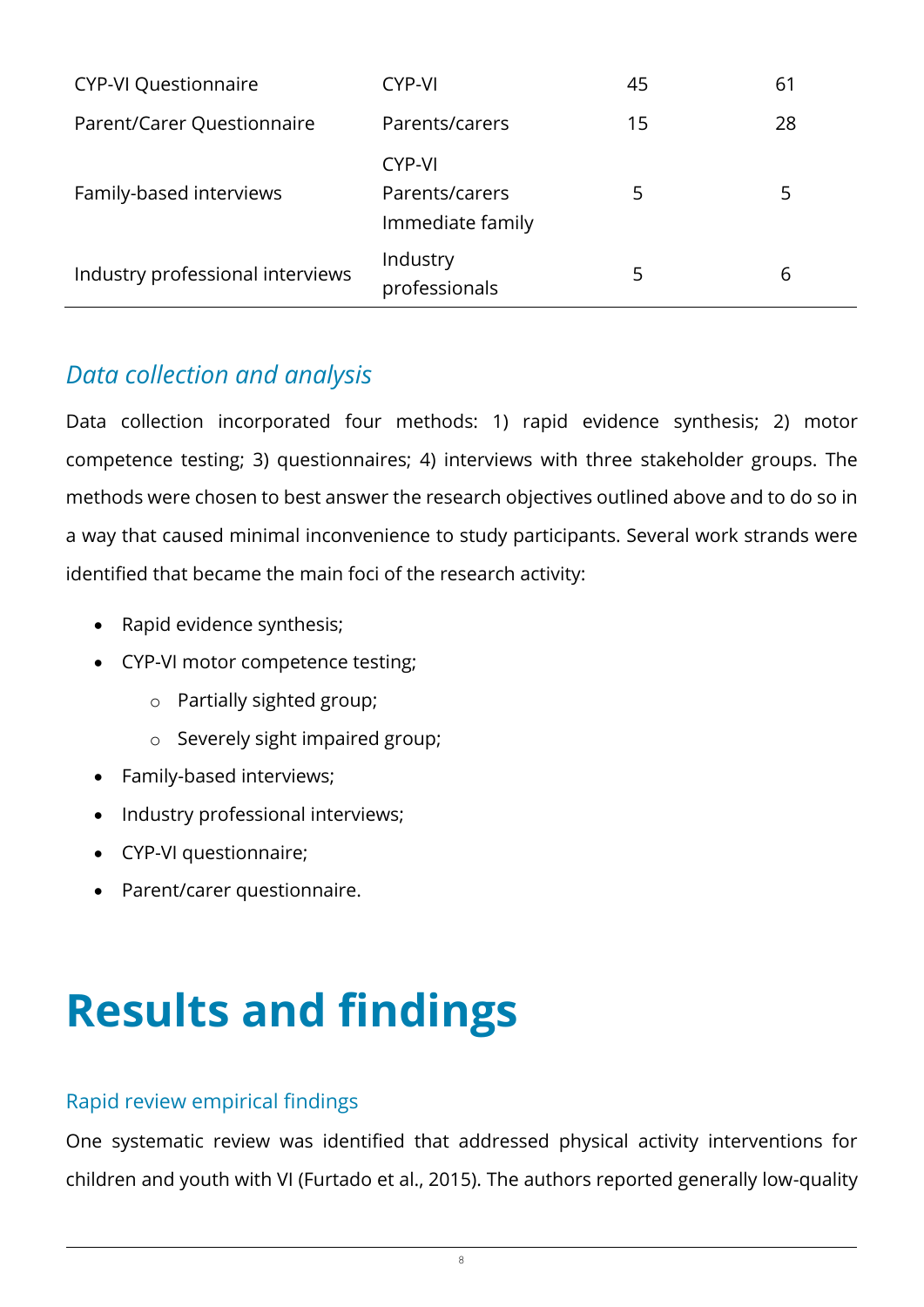studies in this area, including the absence of quite basic content, such as information about participant characteristics and details of the interventions, themselves). An additional challenge is the paucity of valid and reliable outcome measures for CYP-VI. With these caveats in mind, the review found positive effects of both structured exercise training and leisure-time physical activity interventions in terms of enhanced levels of physical activity. For example, programmes found to be effective in promoting improved motor competence and physical fitness included basic movements like balance exercises (Jazi et al., 2012), and body coordination, visual motor control, finger dexterity (Aki et al., 2007), to more complex activities such as rope jumping (Chen & Lin, 2011), gymnastics (Hashemi, Khameneh & Salehian, 2015), traditional dance and Pilates (Mavrovouniotis et al., 2013). None of these studies led to the achievement of the 60-minute recommended target for daily physical activity, but they could, of course, contribute to the accumulation of that figure when combined with other forms of physical activity.

The review found several studies focusing on instructional strategies. Two studies reported that peer-tutoring programmes can increase activity levels during physical education classes (Wiskochil et al., 2007), although they involved very small samples (3 and 4 students, respectively). Other research examined the use of 'exergames' to promote the physical activity of children with VI (Boffoli et al., 2011; Gasperetti et al., 2018). These studies found that video game-based technology has demonstrable benefits for CYP-VI, and are viewed by these children as enjoyable contexts for being physically active.

The theoretical perspectives from Henderson, Sugden, & Barnett's (2007) and Black (2011) are consistent with empirical findings on the promotion of motor competence. For example, research strongly shows that with sighted populations, children find outdoor environments stimulating and motivating (Niemistö et al., 2019), and value large spaces as settings to play and run (Harten et al., 2008). Such free movement and play are important experiences in the development of locomotor skills, such as walking, running, climbing, galloping and jumping (Donnelly, Mueller, & Gallahue, 2016), and object control skills, such as holding, projecting, and receiving balls (Iivonen & Sääkslahti, 2014). The improvement of locomotor motor skills, in particular, seem to be important for young children's overall

9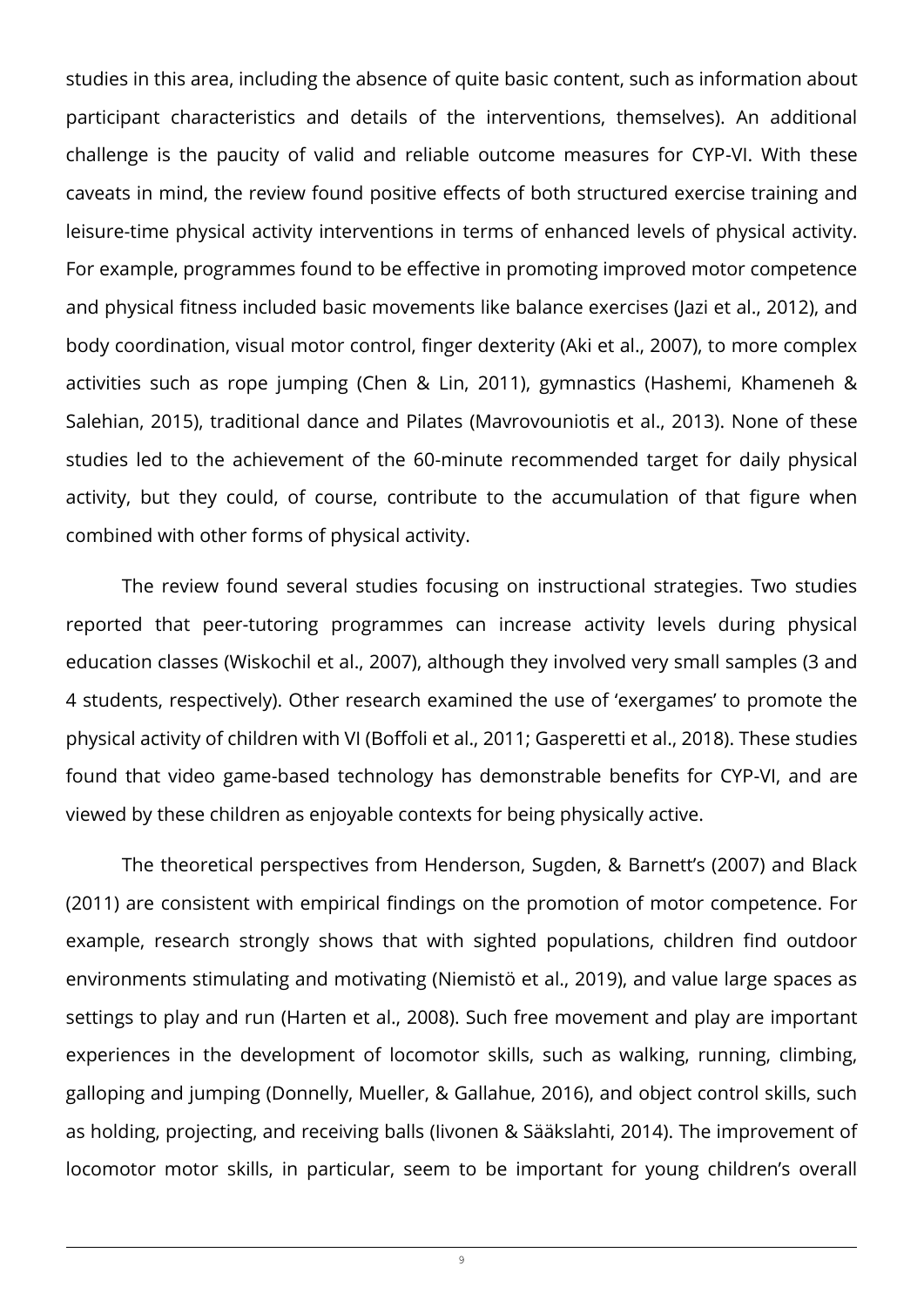development, as it provides increasing and more varied opportunities for social interactions and cognitively challenging experiences (Campos et al., 2000). Locomotor skills continue to play a pivotal role in development by facilitating new contexts for maintaining and updating existing skills. Such development is possible when children have the necessary social support and freedom to move in an environment with interesting opportunities. Object control skills open up new opportunities for visual, manual, and oral exploration, which are foundational of coordination. The first form of FMS, stability skills, have tended to be over-looked by researchers, but there is little doubt that they play a key role in the development of motor competence by helping the learner to sense a shift in the relationship of the body parts that alter one's balance, as well as the ability to adjust rapidly and accurately to these changes with the appropriate compensating movements (Rudd et al., 2015). All of these skills support children's motor competence, in a variety of settings, and effective interventions are likely to be those that facilitate their development.

So, it is cause for concern that empirical research has generally reported delayed development in the motor skills of children with VI (Brian, 2020). There is some evidence that appropriately designed interventions can positively affect the locomotor skills of children with VI (Brian et al., 2020). Another study examined the influence of a 7-day sports camp on the perceived motor competence of children and adolescents with VI (Brian et al., 2018), with participants making significant improvements in perceived motor competence.

#### <span id="page-10-0"></span>CYP-VI questionnaire results

A total of 61 CYP-VI completed their respective questionnaire. There were slightly more female (n=33) participants than male (n=28). CYP-VI ages ranged from five to seven years old (M=6.13, ±0.9 years). The majority (95.1%) of participants had a certificate of visual impairment and a small percentage (4.9%) were unsure. There were more sight impaired (55.7%) than severely sight impaired (44.3%) participants; with almost three-quarters of participants (73.3%) having a congenital condition and other participants (27.9%) reporting that their condition was acquired. Most participants (52.5%) reported that they had no additional health-related impairments or needs, though 31.1% reported having additional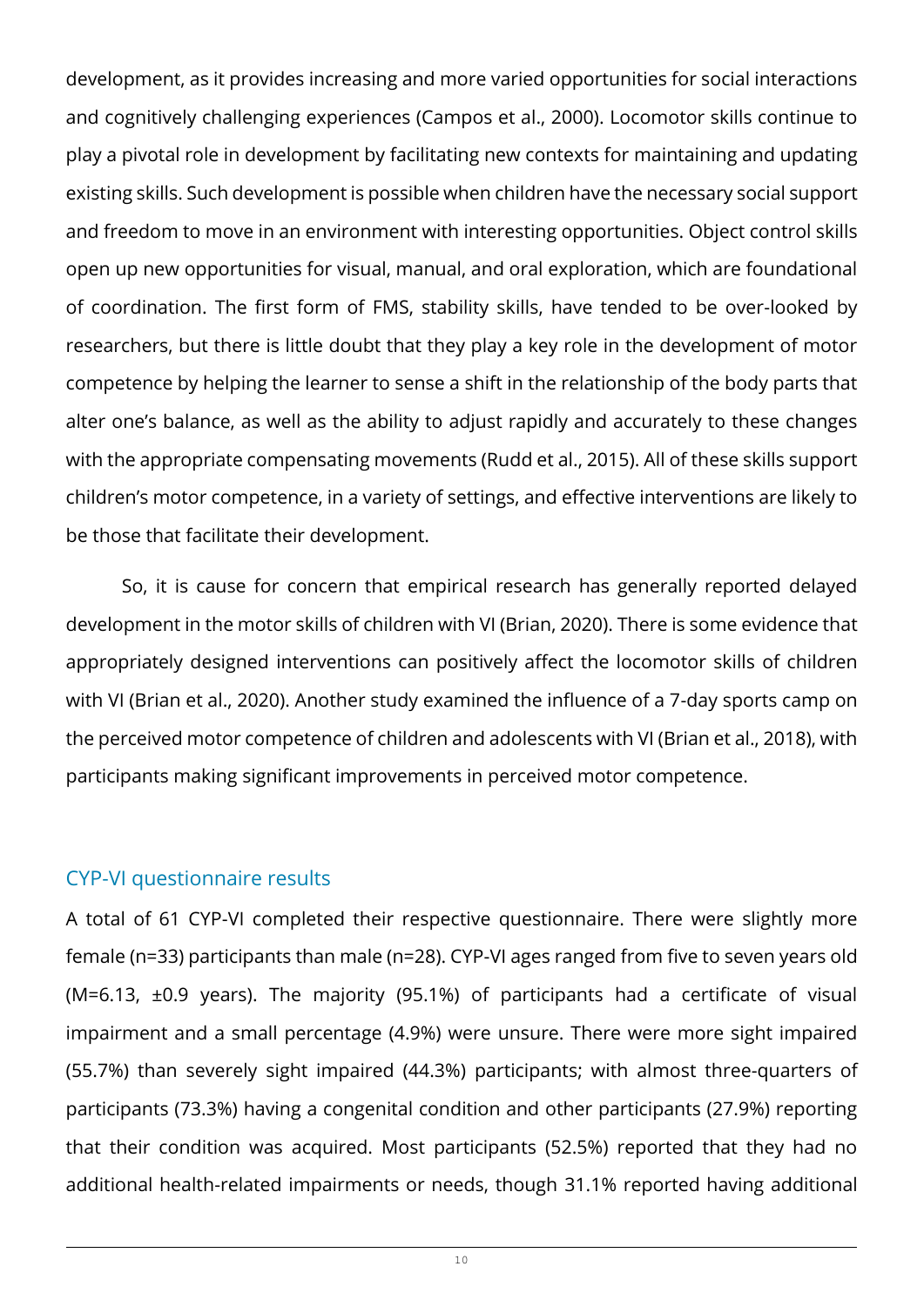health-related impairments or needs, and a small number (16.4%) reported being unsure whether they had any additional health-related impairments or needs. Of those participants that reported additional health-related impairments or needs, Autism spectrum disorder (ASD) was most reported (36.8%), followed by attention deficit hyperactivity disorder (ADHD) (26.3%), then diabetes mellitus (15.8%) and Asperger's syndrome (15.8%) whilst a single participant indicated an additional health-related impairment not listed (5.8%), that was reported to be asthma.

Participants were asked about their sport and physical activity engagement using questions from the C-PAQ (Corder et al., 2009). CYP-VI reported participating in 23 of the 49 activities (46.9%): are categorised as: 1) sports activities; 2) leisure activities; 3) Activities at school; and 4) other activities (including sedentary). Of those 23 activities, eight were sport activities, five were leisure activities, one was an activity at school, and nine were 'other' (often sedentary) activities.

- There were no gender differences in PAEE (F (1, 61) = 0.49, P>0.05, pn<sup>2</sup> = 0.01).
- There were no differences in PAEE between year groups (F  $(1, 61)$  = 1.25, P>0.05, pn<sup>2</sup>  $= 0.06$ ).
- There were no differences in PAEE between impairment groups (F  $(1, 61) = 1.25$ , P > 0.05, pn<sup>2</sup> = 0.06).
- There were no gender differences in either the wellbeing (F (1, 61) = 0.41, P > 0.05, pn<sup>2</sup> = 0.01) or social desirability (F (1, 61) = 0.01, P>0.05,  $pn^2 = 0.00$ ) components of wellbeing.
- There were no differences between impairment groups for either the wellbeing (F (1, 61) = 0.03, P>0.05, pn<sup>2</sup> = 0.00) or social desirability (F (1, 61) = 1.60, P>0.05, pn<sup>2</sup> = 0.03) components of wellbeing.
- There were no differences between year groups for either the wellbeing (F  $(1, 61)$  = 0.91, P>0.05, pn<sup>2</sup> = 0.05) or social desirability (F (1, 61) = 0.46, P>0.05, pn<sup>2</sup> = 0.02) components of wellbeing.
- PAEE was found to be a significant predictor of both the wellbeing ( $R^2$  = 0.08, p<0.05) and social desirability ( $R^2$  = 0.07, p < 0.05) sub-components of wellbeing.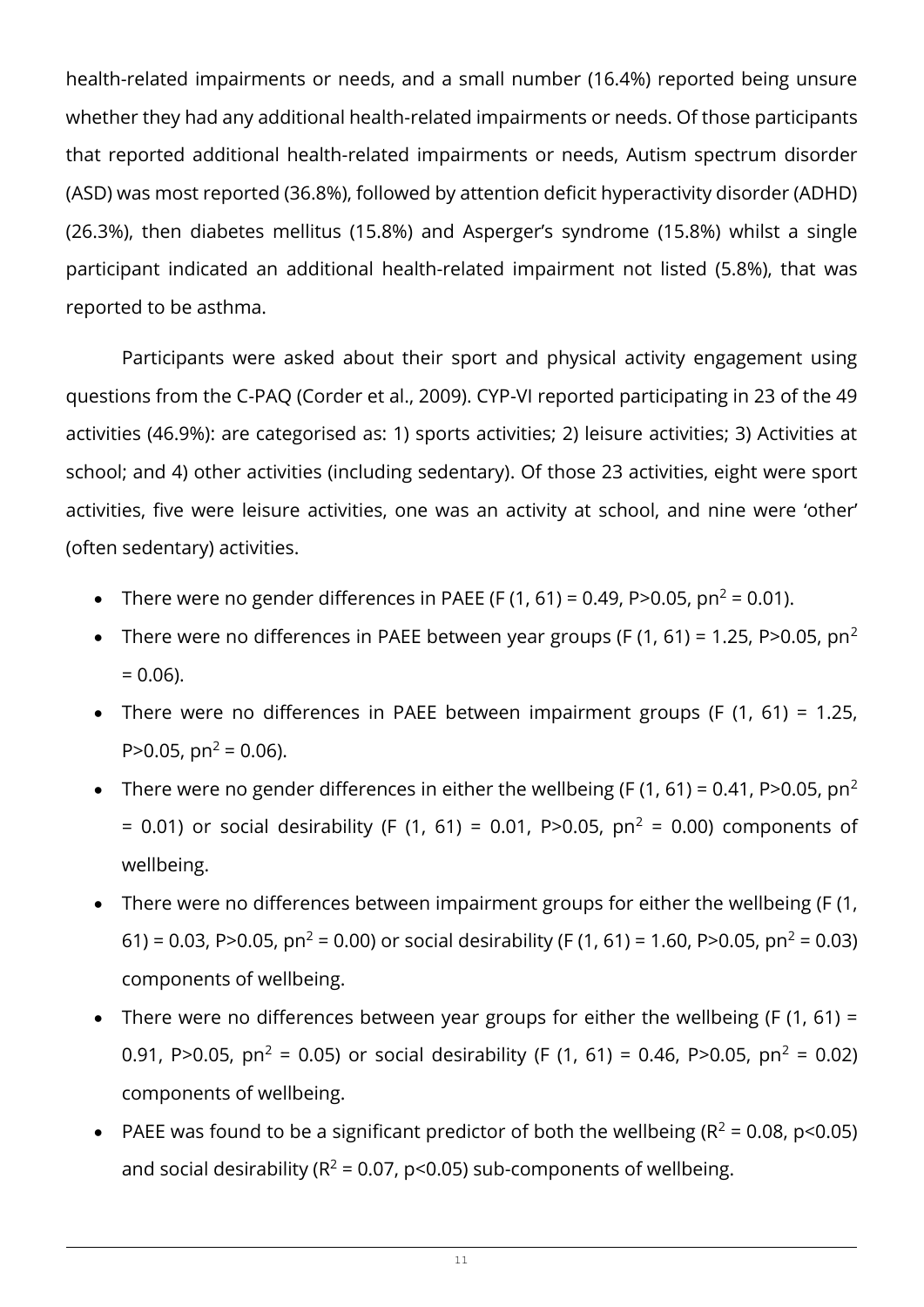- IMD was not found to be a significant predictor of either the wellbeing ( $R^2$  = 0.00,  $p > 0.05$ ) or social desirability ( $R^2 = 0.01$ ,  $p > 0.05$ ) sub-components of wellbeing.
- IMD was not found to be a significant predictor of PAEE ( $R^2$  = 0.00, p>0.05).
- PAEE was not shown to be a significant predictor (p>0.05) of perceived motor competence.

#### <span id="page-12-0"></span>Parent/carer questionnaire results

A total of 28 parents/carers completed questionnaires for this study. There was a larger number of responses from females (n=20) than males (n=8). Parents ages ranged from 30- 49 years old (avg. 38.78 years old; ± 5.71 years). Most parents (n=23) reported not having a certificate of visual impairment, though several did (n=5); those with a certificate of visual impairment reported being sight impaired (n=4) or severely sight impaired (n=1). Parents were asked questions to determine their level of physical activity over a seven-day period, and they were also asked to report their engagement in activities included in the C-PAQ.

Parents reported participating in 21 of 49 activities across the C-PAQ. Of those 21 activities, seven were sport activities, five were leisure activities, and nine were 'other (often sedentary) activities. A full breakdown of these activities, the number of parent/carer participants.

Data demonstrated that the parents/carers of CYP-VI participated in one more sport and physical activities than sedentary (11 physical activities, 10 sedentary activities). The number of times parents/carers participated in sedentary activities (n=134) was higher than the number of times they participated in sport and physical activities (n=59). Accordingly, the total number of minutes spent in sedentary activities (46,170 minutes) was over three times more than the total number of minutes spent engaged in sport and physical activities (10,925 minutes). This means that parents/carers of CYP-VI spend 80.87% of their week engaged in sedentary activities and only 19.13% engaged in sport and physical activities.

There were no gender differences in PAEE (F (1, 28) = 1.37, P > 0.05, pn<sup>2</sup> = 0.05).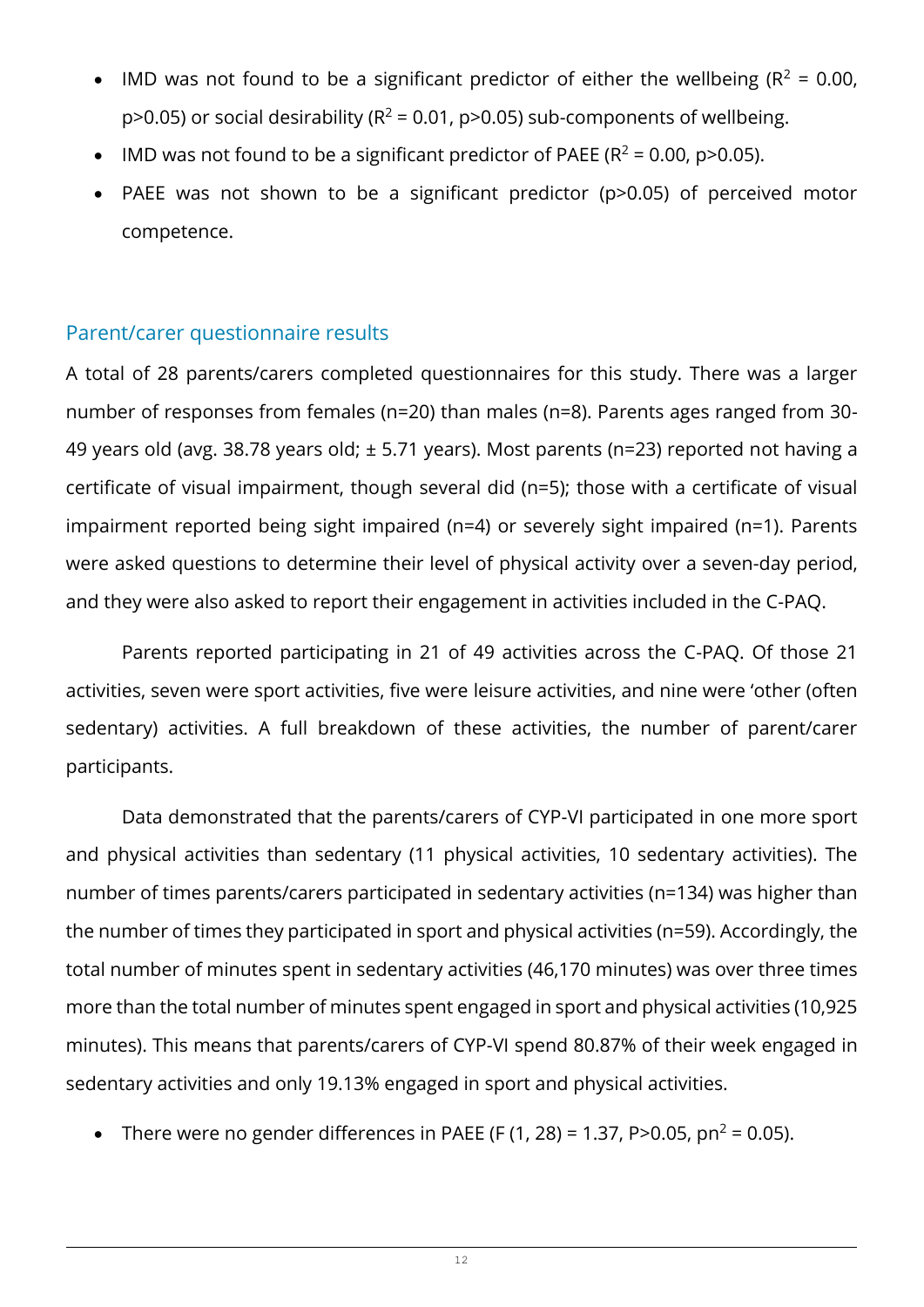- There was a significant main effect for PAEE (F (1, 28) = 5.17, P<0.05,  $pn^2 = 0.29$ ) in impairment groups. Post-hoc pairwise comparisons showed that PAEE was significantly larger in the not sight impaired group in relation to the partially sighted group.
- IMD was not found to be a significant predictor of PAEE ( $R^2$  = 0.02, p>0.05).

#### <span id="page-13-0"></span>Family-based interviews

Data from the family interviews has indicated that all parents in these families exhibit positive attitudes towards, and appreciate the value of, sport and PA in their children's lives. It should be noted that, as recruitment for interviews was dependent upon voluntary respondent participation, the sample is vulnerable to bias. The families' interest in sport and PA may have been a factor in their willingness to participate in the research and this needs to be acknowledged. It may also explain why these families do not necessarily exhibit the more negative perceptions of parents held by industry professionals that are discussed in the next section. However, these interviews offer a rich qualitative insight into these families' attitudes towards and experiences of sport and physical activity. Furthermore, the in-depth discussions have highlighted the decision-making that is involved in trying to involve their CYP-VI in sport and PA experiences that are inclusive and empowering, in pursuit of lifelong participation. In their review of family-based sport and PA for CYP-VI, Meera et al (2020: 72) recognise that "even though research has been conducted and we have learned that parents of children with VI deem PA important for their children, we still need to learn and explore motives and barriers to PA that these families are facing". These family-based interviews are a valuable first attempt to address a significant gap in the current literature. Key issues raised within these interviews included:

- The nature and impact of visual impairment
- Informal sport and physical activity in the family setting
- Formal/structured sport and physical activity provision
- Experiences of mainstream sport and physical activity provision
- Experiences of sport and physical activity in different settings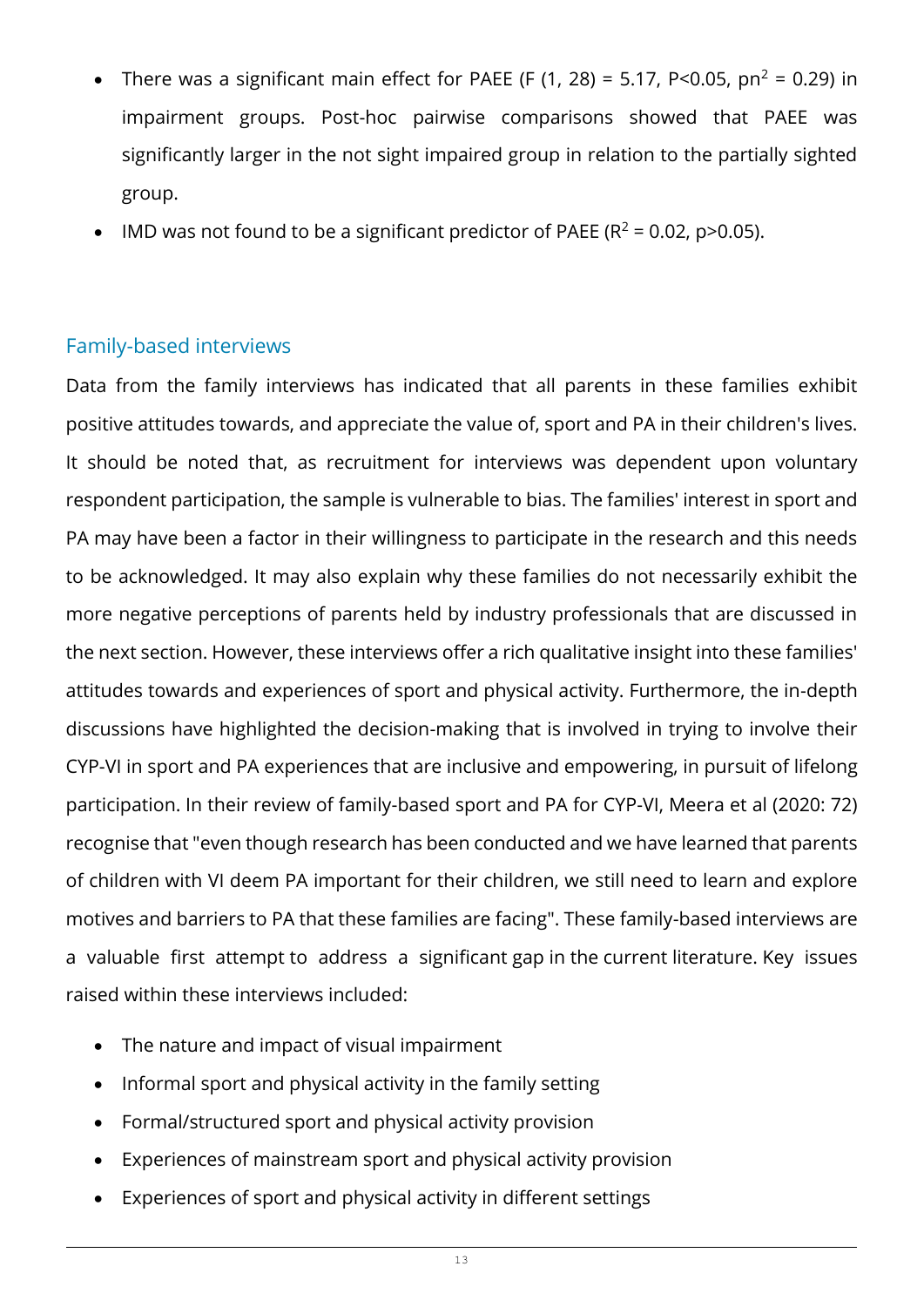- Experiences of school-based sport and physical education
- Attitudes towards sport and physical activity (children and parents)

#### <span id="page-14-0"></span>Industry professional interviews

Data from the industry professionals provided unique insight into the facilitation of motor development and engagement in sport and physical activity amongst CYP-VI. Due to the breadth of their roles, participants were able to discuss a broad range of topics and issues, though these did not always have meaning for the population that this project is concerned with (i.e., CYP-VI aged 4-8 years old). Key issues raised within these interviews included:

- The influence of parents/carers
- The role and importance of schools and physical education
- Prioritising sport and physical activity
- Provision of opportunities

# <span id="page-14-1"></span>**Conclusion**

This project offers a unique insight into sport and physical activity engagement amongst CYP-VI. Firstly, this is one of a small number of research projects that have sought to explore the impact of motor competence amongst CYP-VI using multiple methods, focussing on the youngest individuals within that category (i.e. 4-8 years old). Much of the previous research has been conducted amongst children and youth aged 9-18 years old (Brian, 2021). As such, this project as a whole occupies a unique position to help inform future applied practice, research, and evaluation work.

The report is not able to offer any further concluding thoughts as the data collection process continues and analyses is incomplete. However, BBS are confident in the current recommendations for future practice and research activity, though it is expected that findings will be added to as additional data and results transpire.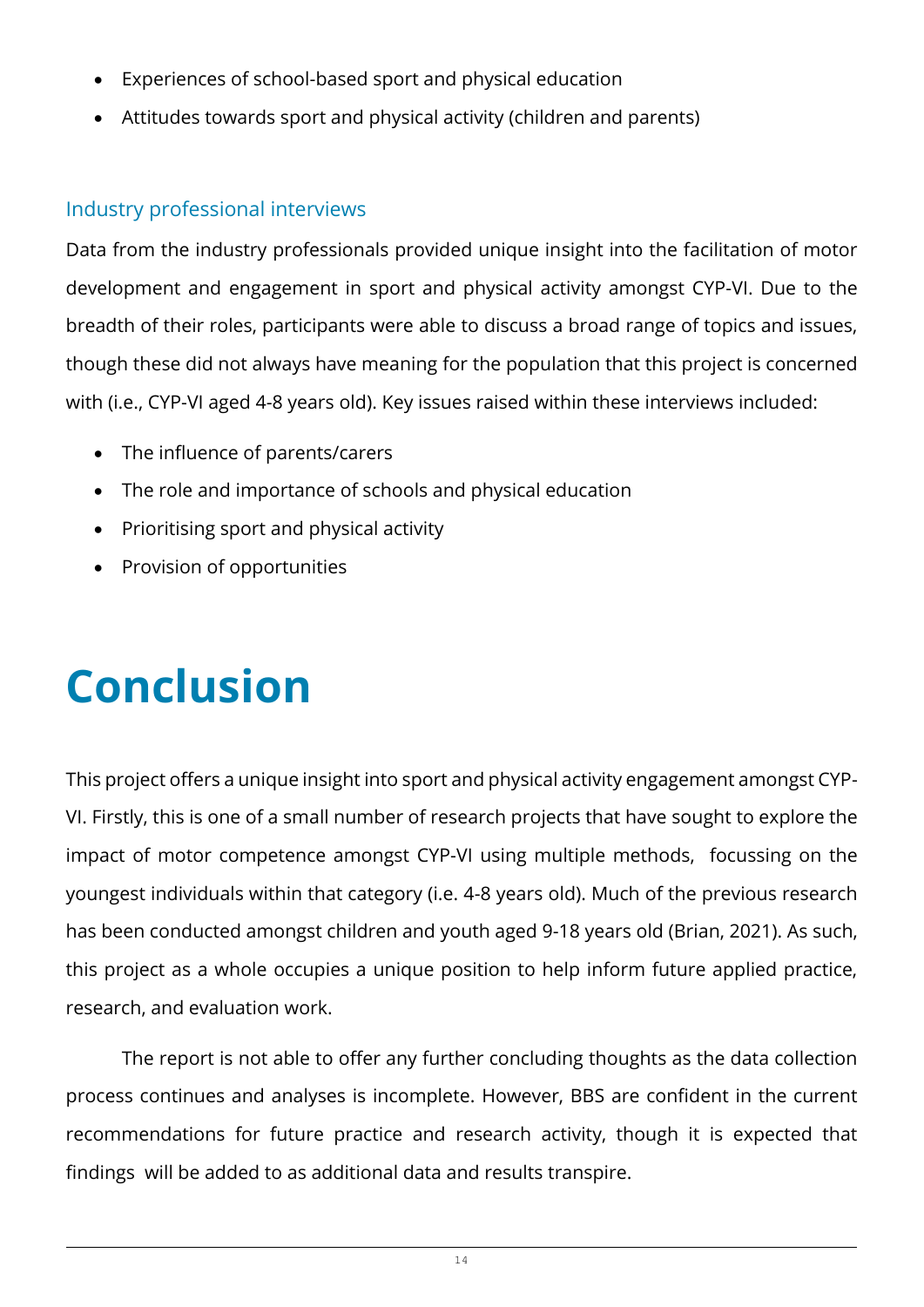### <span id="page-15-0"></span>*Recommendations & future research*

- British Blind Sport should lead the development of an inclusive PE curriculum for Key Stages 1 and 2 to ensure all children haveaccess PE and develop the necessary motor competence skills.
- British Blind Sport should position itself as an industry leader in the development of motor development in CYP-VI, building on the First Steps programme and this body of research.
- British Blind Sport should purposefully engage a national sports body to develop CYP-VI specific training and development opportunities for sports coaches and PE teachers.
- British Blind Sport should lead the way in understanding the issues and opportunities associated with PE from Key Stage 2 onwards.
- British Blind Sport should be seen as the industry leader for educational support and resources to inform parents and practitioners around the importance of sport and physical activity participation amongst CYP-VI and across the lifespan.
- Future research in this area should seek to adopt longitudinal designs using repeat measures with the same samples. There are not currently enough high-quality studies of this nature to support evidence-based decision making or fully understand the complex relationship between engagement in sport and physical activity, motor competence development, and psycho-social wellbeing.
- That any future interventions are not only evidence-based but have other keystakeholder involvement (i.e., parents, family, and CYP-VI) that enables a collaborative, co-created process that empowers CYP-VI and the families to advocate for accessible sport and physical activity across multiple contexts.
- Additional research and evidence is required to understand what families and industry professionals consider to be 'good' or 'best' practice in physical education for CYP-VI and how this can be developed into intervention programmes or resources.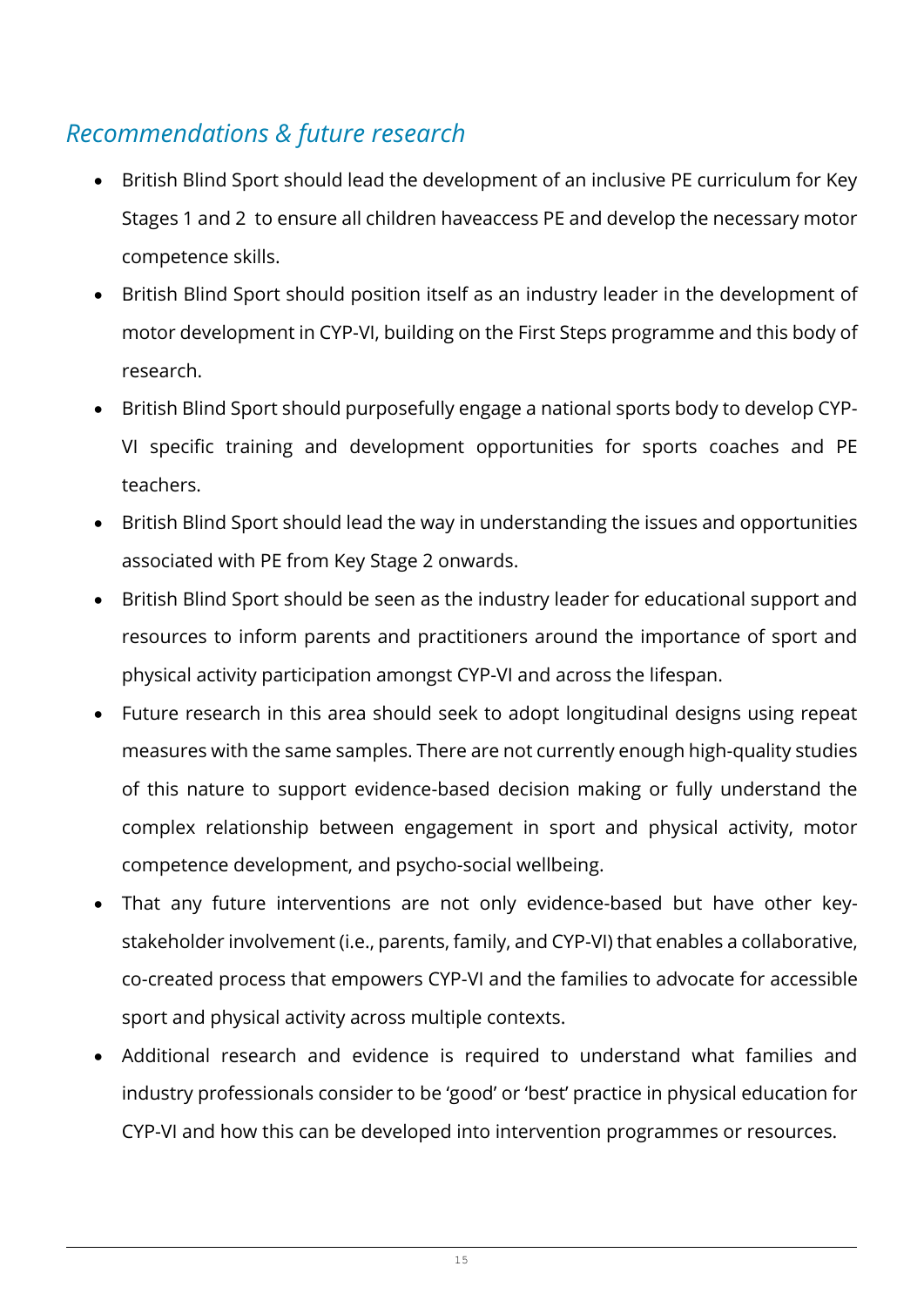- Awareness of opportunities up-to-date details of local, accessible and inclusive sports clubs with details about age-specific provision (both mainstream and VI-specific).
- Research underpinned by a social relational understanding of disability which acknowledges the potential for restrictions of activity to result from a complex combination of impairment effects and socially imposed barriers.
- That government should be petitioned to maintain investment in sport and physical activity through school transitions (i.e., primary school key stages; primary to secondary transition; secondary to further; further to higher/work; independent living) to fully support CYP-VI engagement in sport & physical activity.